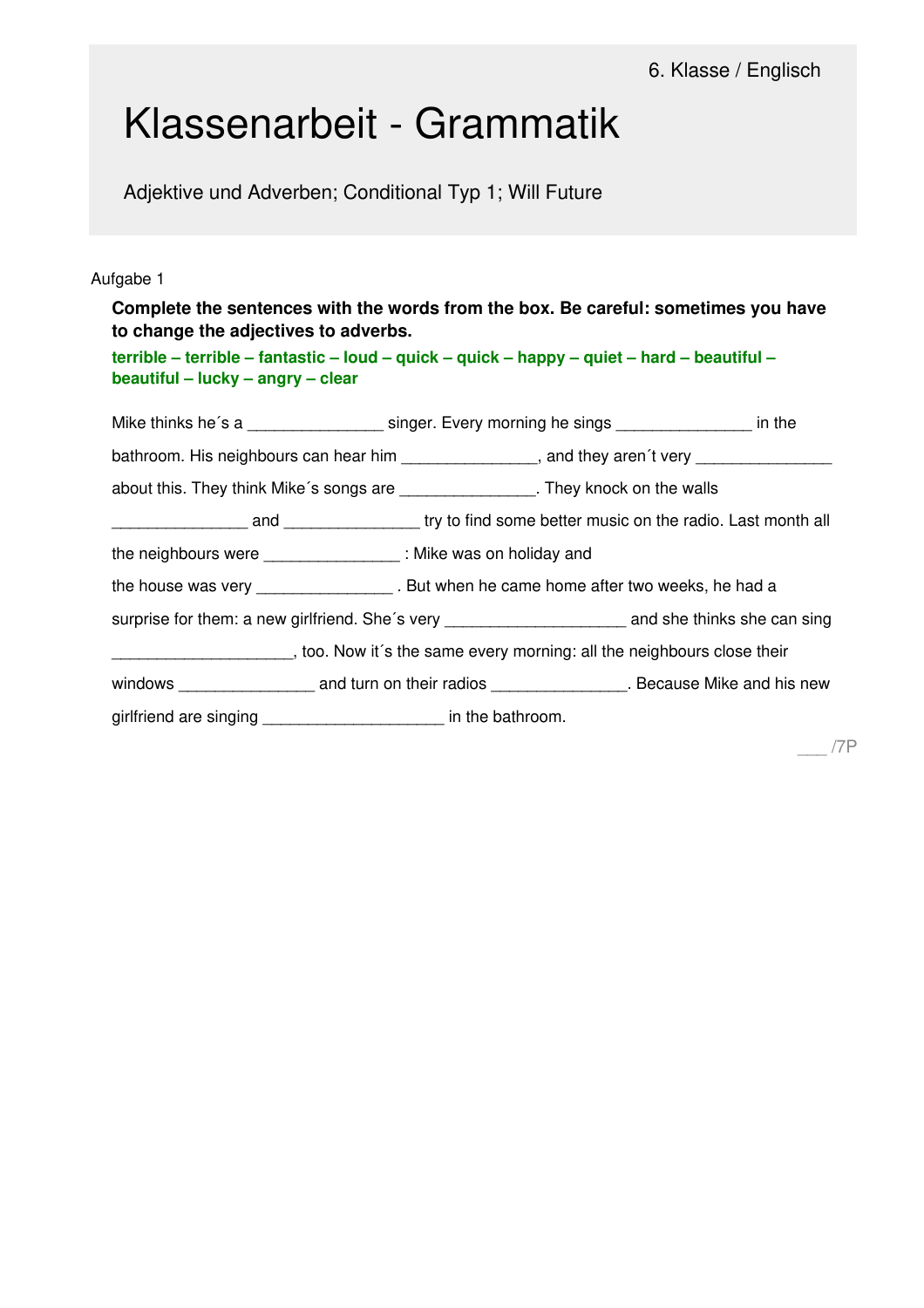| If necessary use conditional type I. | Complete the sentences with the correct forms of the verbs.                                                            |     |
|--------------------------------------|------------------------------------------------------------------------------------------------------------------------|-----|
|                                      | a) If $I$ __________________(get) a 5 in English, $I$ _____________________(be) sad.                                   |     |
|                                      | b) Dan __________________________(visit) his friend if he ____________(have) time.                                     |     |
|                                      | c) What ________________ you _____________ (do) if your team ___________________ (lose)?                               |     |
|                                      | d) If Alice ______________________________(not tidy up) her room, she _____________________(not                        |     |
| get)                                 |                                                                                                                        |     |
| a new bike.                          |                                                                                                                        |     |
|                                      | e) Who _______________________ (come) to your party?                                                                   |     |
|                                      | f) If Anna and Tom ______________ (play) with their little sister, they ____________________________                   |     |
| (go)                                 |                                                                                                                        |     |
| to the cinema tomorrow.              |                                                                                                                        |     |
|                                      | g) When ___________________Thomas ________________________(go shopping)?                                               |     |
|                                      | h) Alex ______________________________(meet) a friend if it ___________________________(not rain)                      |     |
| on                                   |                                                                                                                        |     |
| Sunday.                              |                                                                                                                        |     |
|                                      |                                                                                                                        |     |
|                                      | i) If our dog ________________(be) ill, we _________________________(not go) on holiday.                               |     |
|                                      | You want to know about your future. So ask a fortune-teller about what you will do                                     |     |
| Aufgabe 3<br>- still live at home    | or have in the future. Write five questions. You can use these ideas:<br>- be happy                                    |     |
| - be a star / teacher                | - remember my teachers                                                                                                 |     |
| - have children                      | - go on holiday on Mars                                                                                                |     |
| - do my shopping from the pc         |                                                                                                                        | /9P |
|                                      |                                                                                                                        |     |
| 1.                                   |                                                                                                                        |     |
| 2.                                   | <u> 1989 - Johann John Harry Harry Harry Harry Harry Harry Harry Harry Harry Harry Harry Harry Harry Harry Harry H</u> |     |
| 3.                                   |                                                                                                                        |     |

**Look at your questions and write three sentences about what you will do and three sentences about what you won't do.**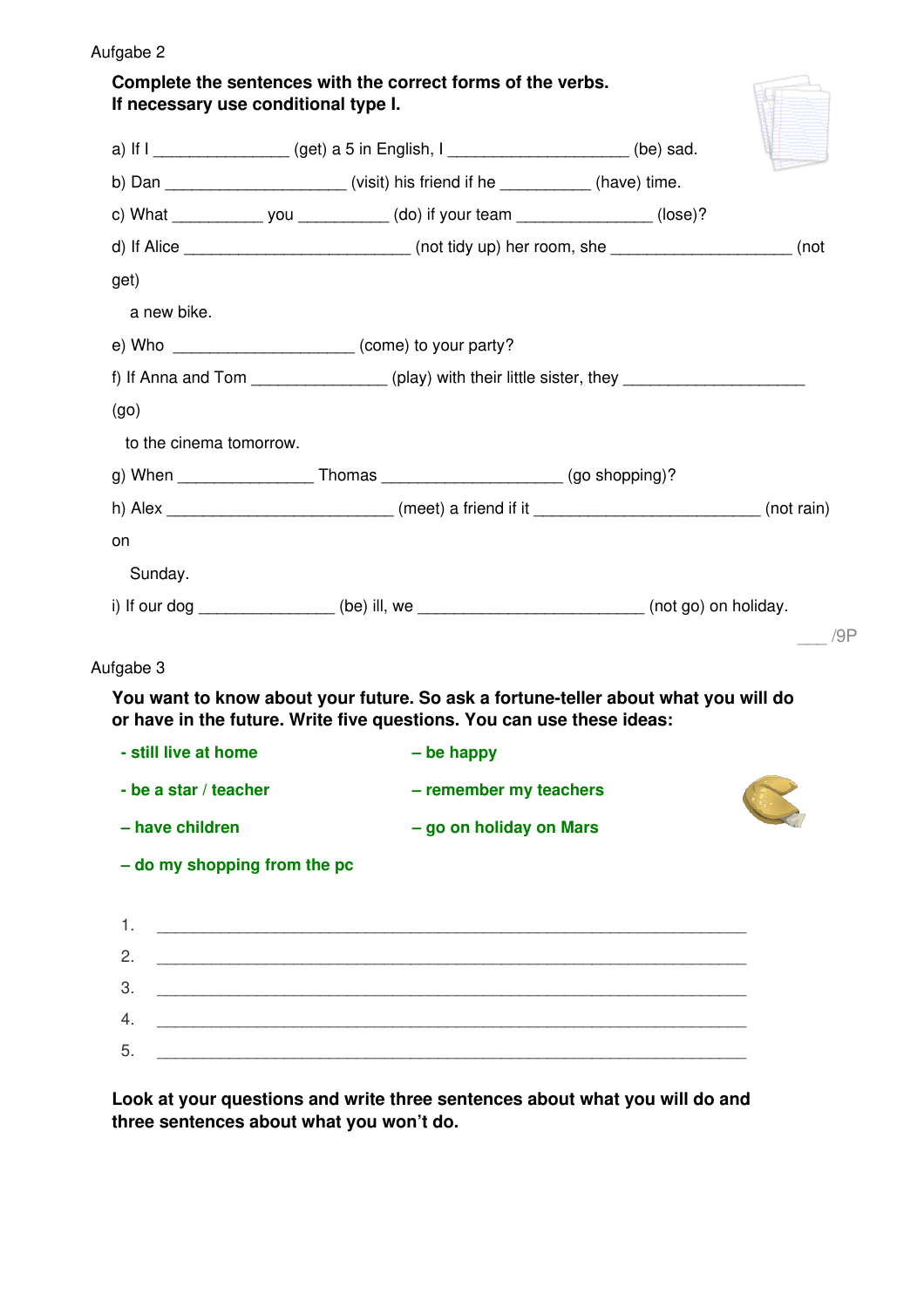| 1.        |                                                                                                      |  |            |
|-----------|------------------------------------------------------------------------------------------------------|--|------------|
| 2.        |                                                                                                      |  |            |
| 3.        |                                                                                                      |  |            |
| 4.        |                                                                                                      |  |            |
| 5.        |                                                                                                      |  |            |
| 6.        |                                                                                                      |  |            |
|           |                                                                                                      |  | /11P       |
| Aufgabe 4 |                                                                                                      |  |            |
|           | Adjectives or adverbs. Fill in the correct word.                                                     |  |            |
|           | Mr. Cole is a _____________________(good) driver, but he isn`t always a ____________________________ |  |            |
|           | $(safe)$ driver. He drives _______________________ (careful) and ______________________ (slow)       |  |            |
|           | when he's in the car, because it's a very ____________________(expensive) car. But                   |  |            |
|           | when Mr Cole is on his bike, he drives _____________________(terrible) and he isn't a                |  |            |
|           | (careful) driver. He rides on the cycle track too                                                    |  |            |
| (quick).  |                                                                                                      |  |            |
|           | But last week he wasn't ____________________(lucky). He had an accident, a motorbike hit his         |  |            |
|           | car _____________________(bad). Nobody was hurt, but Mr Cole was very                                |  |            |
|           | (angry).                                                                                             |  |            |
|           |                                                                                                      |  | $\sqrt{2}$ |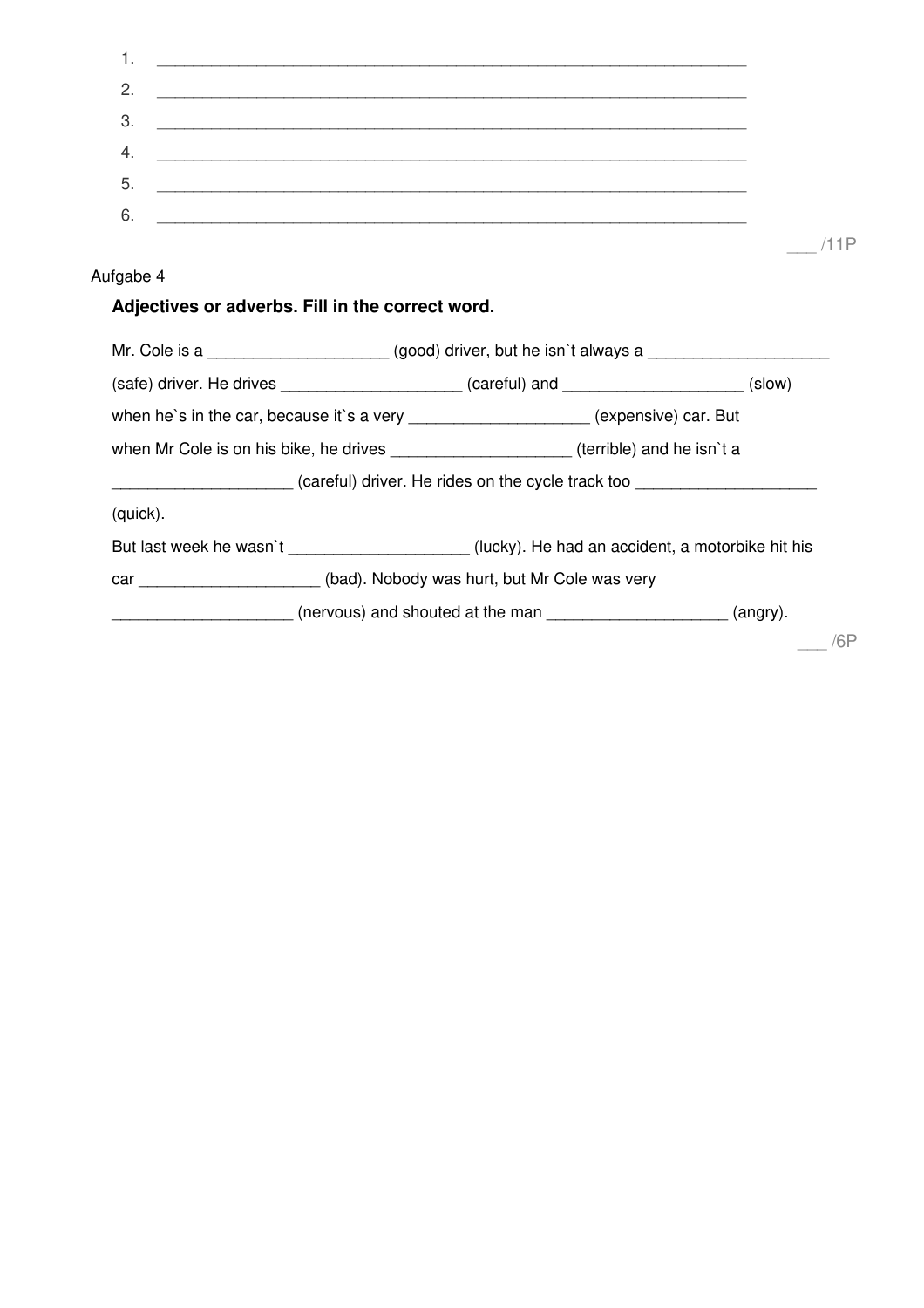# Lösung Klassenarbeit - Grammatik

Adjektive und Adverben; Conditional Typ 1; Will Future

#### Aufgabe 1

**Complete the sentences with the words from the box. Be careful: sometimes you have to change the adjectives to adverbs.**

terrible - terrible - fantastic - loud - quick - quick - happy - quiet - hard - beautiful **beautiful – lucky – angry – clear**

Mike thinks he´s a **fantastic** singer. Every morning he sings **loudly** in the bathroom. His neighbours can hear him **clearly**, and they aren´t very **happy** about this. They think Mike´s songs are **terrible**. They knock on the walls **hardly** and **quickly** try to find some better music on the radio. Last month all the neighbours were **happy** : Mike was on holiday and the house was very **quiet** . But when he came home after two weeks, he had a surprise for them: a new girlfriend. She´s very **beautiful** and she thinks she can sing **beautifully**, too. Now it´s the same every morning: all the neighbours close their windows **angrily** and turn on their radios **quickly**. Because Mike and his new girlfriend are singing **terribly** in the bathroom.

\_\_\_ /7P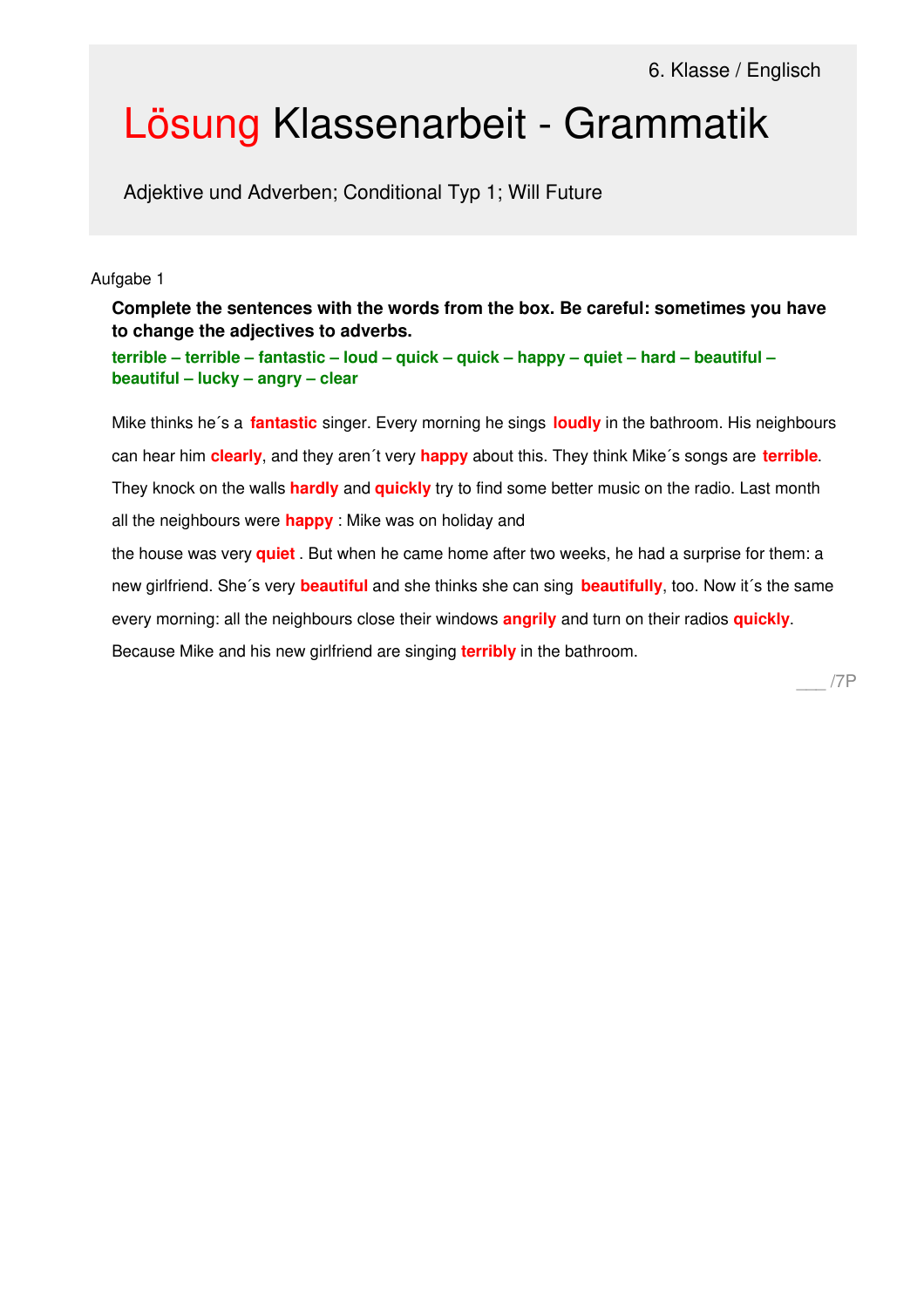#### Aufgabe 2

## **Complete the sentences with the correct forms of the verbs. If necessary use conditional type I.**

- a) If I **get** (get) a 5 in English, I **will be** (be) sad.
- b) Dan **will visit** (visit) his friend if he **has** (have) time.
- c) What **will** you **do** (do) if your team **loses** (lose)?
- d) If Alice **doesn´t tidy up** (not tidy up) her room, she **won´t get** (not get)

a new bike.

- e) Who **will come** (come) to your party?
- f) If Anna and Tom **play** (play) with their little sister, they **will go** (go)

to the cinema tomorrow.

- g) When **will** Thomas **go shopping** (go shopping)?
- h) Alex **will meet** (meet) a friend if it **doesn´t rain** (not rain) on

Sunday.

i) If our dog **is** (be) ill, we **won´t go** (not go) on holiday.

### Aufgabe 3

**You want to know about your future. So ask a fortune-teller about what you will do or have in the future. Write five questions. You can use these ideas:**

| - still live at home  | $-$ be happy            |
|-----------------------|-------------------------|
| - be a star / teacher | - remember my teachers  |
| - have children       | - go on holiday on Mars |

- **– do my shopping from the pc**
- 1. **Will I be a star?**
- 2. **Will I still live at home?**
- 3. **Will I remember my teachers?**
- 4. **Will I go on holiday to Mars?**
- 5. **Will I have children?**

**Look at your questions and write three sentences about what you will do and three sentences about what you won't do.**





\_\_\_ /9P